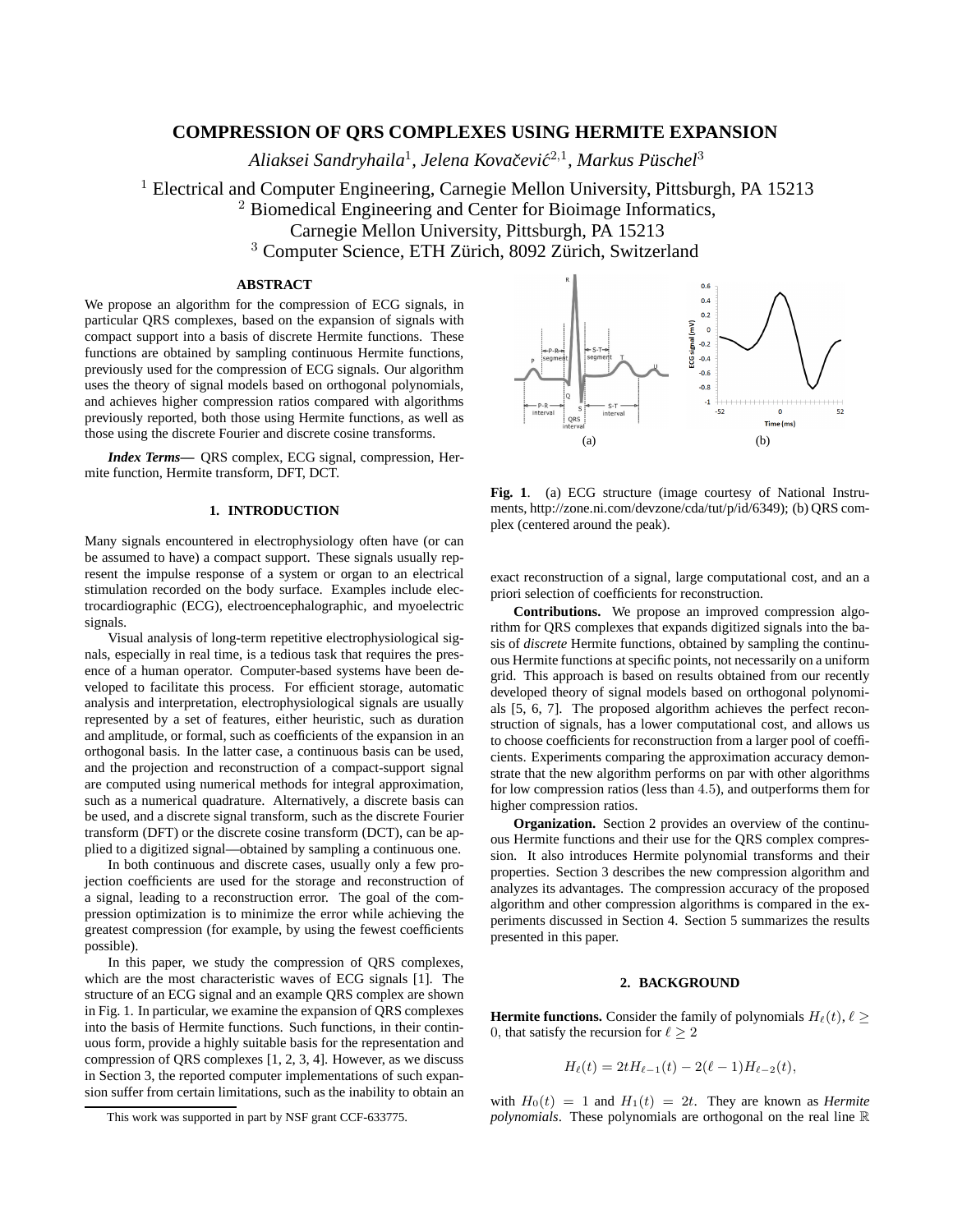

**Fig. 2**. First four Hermite functions (plotted for the same scale  $\sigma$ ).

with respect to the weight function  $e^{-t^2}$ :

$$
\int_{\mathbb{R}} H_{\ell}(t) H_{m}(t) e^{-t^{2}} dt = 2^{\ell} \ell! \sqrt{\pi} \cdot \delta_{\ell - m}.
$$
 (1)

It immediately follows from (1) that the functions

$$
\varphi_{\ell}(t,\sigma) = \frac{1}{\sqrt{\sigma 2^{\ell} \ell! \sqrt{\pi}}} e^{-t^2/2\sigma^2} H_{\ell}(t/\sigma) \tag{2}
$$

are orthonormal on  $\mathbb R$  with respect to the inner product

$$
\langle \varphi_{\ell}(t,\sigma), \varphi_{m}(t,\sigma) \rangle = \int_{\mathbb{R}} \varphi_{\ell}(t,\sigma) \varphi_{m}(t,\sigma) dt = \delta_{\ell-m}.
$$
 (3)

These functions are called *Hermite functions*. The set of Hermite functions  $\{\varphi_{\ell}(t, \sigma)\}_{\ell>0}$  is an orthonormal basis in the Hilbert space of continuous functions defined on  $\mathbb{R}$  [8]. Any such function  $s(t)$ can be represented as

$$
s(t) = \sum_{\ell \ge 0} c_{\ell} \varphi_{\ell}(t, \sigma), \tag{4}
$$

where

$$
c_\ell=\big\langle s(t),\varphi_\ell(t,\sigma)\big\rangle=\int_{\mathbb{R}}s(t)\varphi_\ell(t,\sigma)dt.
$$

The first four Hermite functions are shown in Fig. 2. Notice that they become approximately zero as the value of  $|t|$  increases. We can assume that they have a compact support, and  $\varphi_{\ell}(t, \sigma) = 0$  for  $t \notin [-T_{\sigma}, T_{\sigma}]$ , where  $T_{\sigma}$  depends on  $\sigma$ . If  $s(t)$  also has a compact support of  $[-T_{\sigma}, T_{\sigma}]$ , then we can compute the coefficients  $c_{\ell}$  with a finite integral:

$$
c_{\ell} = \int_{\mathbb{R}} s(t) \varphi_{\ell}(t, \sigma) dt = \int_{-T_{\sigma}}^{T_{\sigma}} s(t) \varphi_{\ell}(t, \sigma) dt.
$$
 (5)

**Compression.** In practical applications, only a finite number M of Hermite functions are used to reconstruct the signal  $s(t)$  in (4). Depending on the computational cost of  $c_{\ell}$ , the M corresponding coefficients  $c_{\ell_0}, \ldots, c_{\ell_{M-1}}$  can be chosen a priori, so that only they are computed. Alternatively, a larger pool of coefficients can be computed, from which  $M$  are selected. For an orthonormal basis, it can be demonstrated that selecting coefficients with the largest magnitude minimizes the approximation error, computed as the energy of the difference between the signal  $s(t)$  and its approximation with M basis functions.

**Digital implementation.** A computer-based computation of the coefficient (5) and the Hermite expansion (4) has to be performed in the discrete form. The integral in (5) can be computed with a numerical quadrature using, for example, a rectangle rule:

$$
c_{\ell} = \int_{-T_{\sigma}}^{T_{\sigma}} s(t)\varphi_{\ell}(t,\sigma)dt \approx \sum_{k=-K}^{K} s(\tau_k)\varphi_{\ell}(\tau_k,\sigma)(t_k - t_{k-1}).
$$
\n(6)

Here,  $-T = t_{-K-1} < t_{-K} < \ldots < t_{K-1} < t_K = T$ , and each  $t_{k-1} \leq \tau_k \leq t_k$ . The signal is then approximated with M Hermite functions as  $\sim$ 

$$
\hat{s}(\tau_k) = \sum_{m=0}^{M-1} c_{\ell_m} \varphi_{\ell_m}(\tau_k, \sigma).
$$
 (7)

Let  $t_k$  be such that  $t_k - t_{k-1} = \Delta$  for all k. Then (6) and (7) can be expressed in the matrix-vector notation. Let

$$
\mathbf{s} = \begin{pmatrix} s(\tau_{-K}) \\ \vdots \\ s(\tau_K) \end{pmatrix}, \quad \mathbf{c} = \begin{pmatrix} c_0 \\ \vdots \\ c_{M-1} \end{pmatrix}, \quad \hat{\mathbf{s}} = \begin{pmatrix} \hat{s}(\tau_{-K}) \\ \vdots \\ \hat{s}(\tau_K) \end{pmatrix}.
$$

Then

$$
\mathbf{c} = \Delta \Phi^T \mathbf{s} \quad \text{and} \quad \hat{\mathbf{s}} = \Phi \mathbf{c}, \tag{8}
$$

where  $\Phi \in \mathbb{R}^{(2K+1)\times M}$ , such that its m-th column is the  $\ell_m$ -th Hermite function sampled at the points  $\tau_{-K}, \tau_{-K+1}, \ldots, \tau_K$ :

$$
\Phi_{k,m}=\varphi_{\ell_m}(\tau_k,\sigma)
$$

for  $-K \leq k \leq K, 0 \leq m < M$ .

Observe that for perfect reconstruction  $\hat{\mathbf{s}} = \mathbf{s}, \Phi$  must be an orthogonal matrix:  $\Phi \overline{\Phi}^T = I_{2K+1}$ .

**Compression of QRS complexes: Previous work.** The compression of QRS complexes using the expansion into continuous Hermite functions has been studied in [1, 2, 3, 4]. It was originally motivated by the visual similarity of QRS complexes, centered around their peaks, and Hermite functions, as can be observed from Figs. 1 and 2. Varying the value of  $\sigma$  allows us to "stretch" or "compress" the Hermite functions  $\varphi_{\ell}(t, \sigma)$  to optimally match a given QRS complex.

Since ECG signals are usually available as discrete signals equidistantly sampled at  $\tau_k = k\Delta$ , previous works used  $t_k = \tau_k = k\Delta$ in (8). In addition, they proposed to use only the *first* M Hermite functions  $\varphi_0(t,\sigma), \ldots, \varphi_{M-1}(t,\sigma)$  for the approximation of QRS complexes.

**Hermite polynomial transforms.** In [5, 6, 7], we developed a new class of signal models based on orthogonal polynomials<sup>1</sup>. Due to the lack of space, we omit the discussion of these signal models, and only mention the results that are used in Section 3 to construct an optimized QRS complex compression algorithm.

Consider a set of distinct sample points  $\alpha = {\alpha_0, \ldots, \alpha_{n-1}}$ and a set of linearly independent polynomials  $P = \{P_0(t), \ldots, P_{n-1}(t)\}.$ The  $n \times n$  matrix

$$
\mathcal{P}_{P,\alpha} = \left[ P_{\ell}(\alpha_k) \right]_{0 \le k,\ell < n},\tag{9}
$$

<sup>&</sup>lt;sup>1</sup>A family of polynomials  $\{P_{\ell}(t)\}_{\ell \geq 0}$  is called *orthogonal*, if they satisfy a recursion of the form  $tP_{\ell}(t) = a_{\ell}P_{\ell-1}(t) + b_{\ell}P_{\ell}(t) + c_{\ell}P_{\ell+1}(t)$ , usually with initial conditions  $P_0(t) = 1$  and  $P_{-1} = 0$ . Each family is orthogonal over an interval  $I \subseteq \mathbb{R}$  with a weight function  $w(t)$ :  $\int_I P_\ell(t) P_m(t) w(t) dt = 0$  if  $\ell \neq m$ . Each polynomial  $P_\ell(t)$  has exactly  $\ell$ simple real roots. Hermite polynomials are an example of orthogonal polynomials.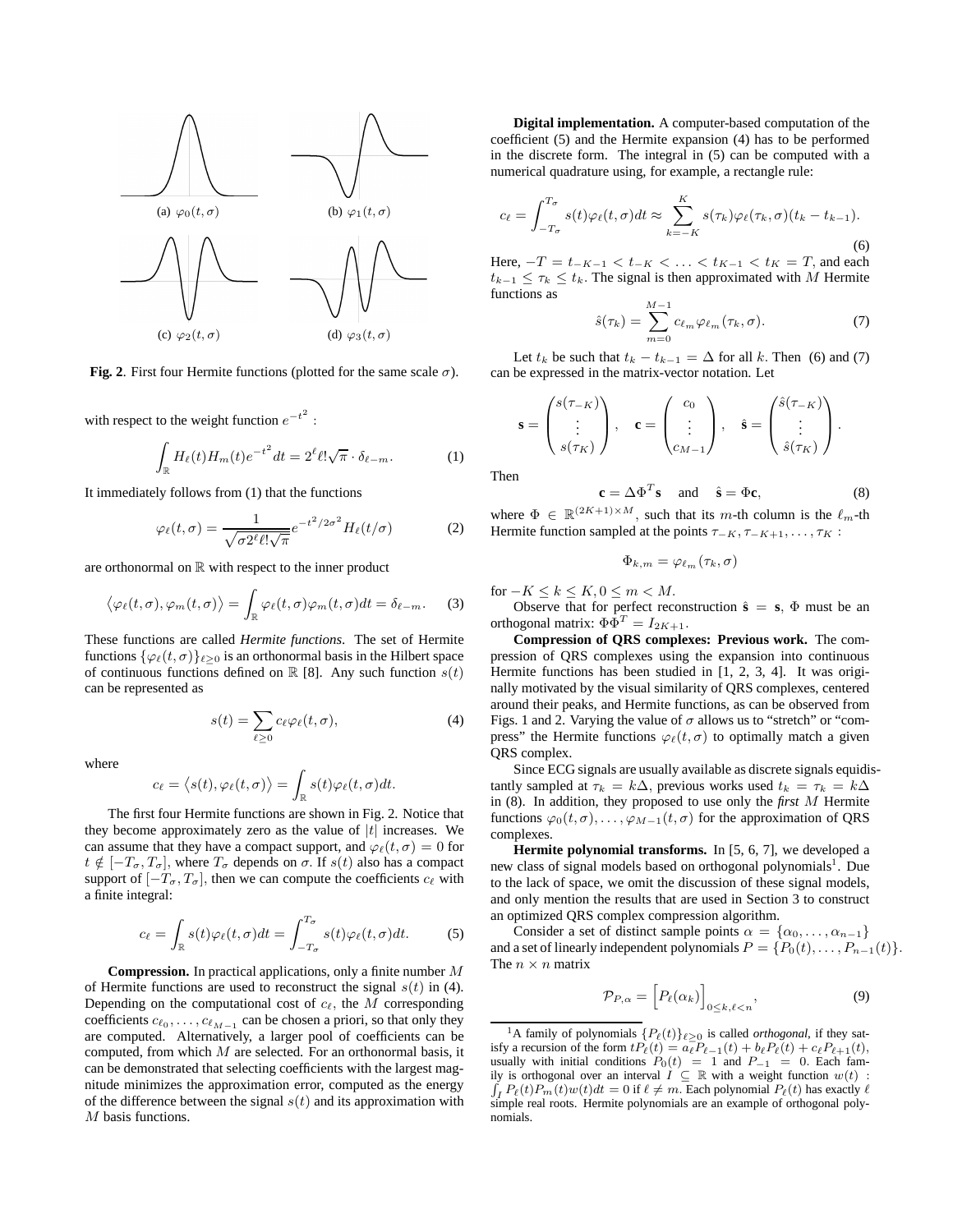is called a *polynomial transform*. In general, it is non-trivial to compute the inverse  $\mathcal{P}_{P,\alpha}^{-1}$ . However, in the particular case when  $P_{\ell}(t) = \frac{1}{\sqrt{2^{\ell} \ell!}} H_{\ell}(t)$  for  $0 \leq \ell \leq n$  are scaled Hermite polynomials, and  $\alpha_0, \ldots, \alpha_{n-1}$  are the roots of  $P_n(t)$ ,

$$
\mathcal{P}_{P,\alpha}^{-1} = \mathcal{P}_{P,\alpha}^{T} D,\tag{10}
$$

where  $D \in \mathbb{R}^{n \times n}$  is a diagonal matrix whose k-th diagonal element is  $\sqrt{2/n}/P_{n-1}(\alpha_k)P'_n(\alpha_k)$ .

Using the decomposition algorithm for polynomial transforms derived in [9, 6], a matrix-vector product with  $\mathcal{P}_{P,\alpha}$  can be computed with only  $3n + O(\frac{n}{2} \log_2^2 \frac{n}{2})$  operations instead of  $O(n \log_2^2 n)$ , which is the best known computational cost [10]. As a result, the cost is reduced approximately by a factor of 2. Similarly, we can use (10) to compute a matrix-vector product with  $\mathcal{P}_{P,\alpha}^{-1}$  with only  $4n + O(\frac{n}{2} \log_2^2 \frac{n}{2})$  operations instead of  $O(n^2)$  operations that are required in general. The resulting reduction of the computational cost is even more significant, especially for large values of  $n$ .

#### **3. PROPOSED ALGORITHM**

The compression algorithm based on the expansion into continuous Hermite functions has several important limitations. It does not achieve the perfect reconstruction of a signal **s**, since  $\Phi \Phi^T \neq I_{2K+1}$ for  $\tau_k = k\Delta$ . As a result,  $\hat{\mathbf{s}}$  will not converge to **s**, regardless of the number M of Hermite functions used for the construction of an approximation. This problem could be solved by setting  $M = 2K + 1$ and using  $\Phi^{-1}$  instead of  $\Phi^{T}$  to compute **c** in (8). However, the matrix-vector product  $\Phi^{-1}$ **s** requires  $O((2K+1)^2)$  operations. This cost can be prohibitive for large  $K$ , and makes this approach impractical. Finally, the solution suggested in previous works, that uses the *first* M Hermite functions, may not be the optimal choice for the construction of  $\hat{\mathbf{s}}$  with M basis functions.

**Proposed algorithm.** In Section 2 the parameter  $\sigma$  was used to "stretch" and "compress" the Hermite functions  $\varphi_k(t, \sigma)$  relatively to the signal  $s(t)$ . Alternatively, we can fix  $\sigma = 1$ , and introduce a parameter  $\lambda$  to "stretch" and "compress" the signal  $s(t\lambda)$ . In this case the numerical quadrature (6) becomes

$$
c_{\ell} = \int_{-T_{\lambda}}^{T_{\lambda}} s(t\lambda)\varphi_{\ell}(t,1)dt \approx \sum_{k=-K}^{K} s(\tau_k\lambda)\varphi_{\ell}(\tau_k,1)(t_k - t_{k-1}).
$$
\n(11)

Furthermore, we can use different, non-equispaced sampling points. Let  $\tau_k = \alpha_{k-K}$ ,  $-K \leq k \leq K$ , be the roots of the Hermite polynomial  $H_{2K+1}(t)$ , and define polynomials  $P_{\ell}(t) = \frac{1}{\sqrt{2^{\ell} \ell!}} H_{\ell}(t)$ . Then  $\Phi$  in (8) has the form

$$
\Phi = \pi^{-1/4} W \mathcal{P}_{P,\alpha},
$$

where

$$
W = \text{diag}\left(e^{-\alpha_k^2/2}\right)_{0 \le k < 2K+1}
$$

is a diagonal matrix, and  $\mathcal{P}_{P,\alpha}$  is given in (9).

Furthermore, if  $M = 2K + 1$ , then it follows from (10) that the columns of  $\Phi$  form an orthogonal basis:

$$
\Phi \Phi^T = \pi^{-1/2} W^2 D^{-1} = \Lambda.
$$

In order to account for the vector norms, we pre-multiply the input signal **s** with the weight matrix  $\Lambda^{-1}$ , and thus compute

$$
\mathbf{c} = \Phi^T \Lambda^{-1} \mathbf{s}
$$



**Fig. 3**. A QRS complex and its approximations with 10% and 5% errors.

instead of **c** =  $\Phi^T$ **s** in (8).

**Advantages.** The proposed algorithm addresses all limitations of the original compression algorithms based on continuous Hermite functions. The perfect reconstruction of signals can be achieved by setting  $M = 2K + 1$  and using  $\Phi^T \Lambda^{-1}$  instead of  $\Phi^T$  in (8) to compute **c**. Since the computational cost of both  $\Phi$  and  $\Phi^T$  is approximately  $O(\frac{2K+1}{2}\log_2^2(\frac{2K+1}{2}))$ , we can compute all coefficients  $c_\ell$ for  $0 \leq \ell < 2K + 1$ , and only after that select a few optimal ones to construct the approximation ˆ**s**.

### **4. EXPERIMENTS**

**Setup.** In order to analyze the performance of the proposed compression algorithm, we study the compression of QRS complexes extracted from ECG signals obtained from the MIT-BIH ECG Compression Test Database [11]. A total of  $N = 29$  QRS complexes are used. Each complex is available as a discrete signal of length  $2K + 1 = 27$ , and represents a continuous signal of duration 104 milliseconds sampled at 250 Hz.

For the original compression algorithm that uses continuous Hermite functions, we compute  $2K + 1$  coefficients  $c_0, \ldots, c_{26}$ . Among them, we select  $1 \leq L \leq 27$  coefficients with the largest magnitude, construct the approximation  $\hat{\mathbf{s}}$  using the transpose of  $\Phi$ , and compute the approximation error

$$
E_L = \frac{||\hat{\mathbf{s}} - \mathbf{s}||_2}{||\mathbf{s}||_2}.
$$

For the new compression algorithm, we have to re-sample the QRS complexes at points  $\tau_k \lambda$  proportional to the roots  $\tau_k$  of  $P_{2K+1}(t)$ . To do so, we interpolate the available discrete signals with *sinc* functions, and sample it at points  $\tau_k \sigma$ . Then we compute  $2K + 1$  coefficients, select  $L$  ones with the largest magnitude, construct the approximation using the inverse transform, and compute the approximation error.

In addition, we study the accuracy of compression algorithms based on two widely-used orthogonal discrete signal transforms— DFT and DCT. As above, we apply the transforms to **s**, select L largest coefficients, and compute the approximation error of the reconstruction ˆ**s**.

The purpose of the experiment is to obtain average approximation errors of 10% and 5% with the fewest coefficients possible. This goal is motivated by the observation that an approximation that captures 90% of the energy of a QRS complex is sufficient to represent its large-scale features. An approximation that captures 95% of the